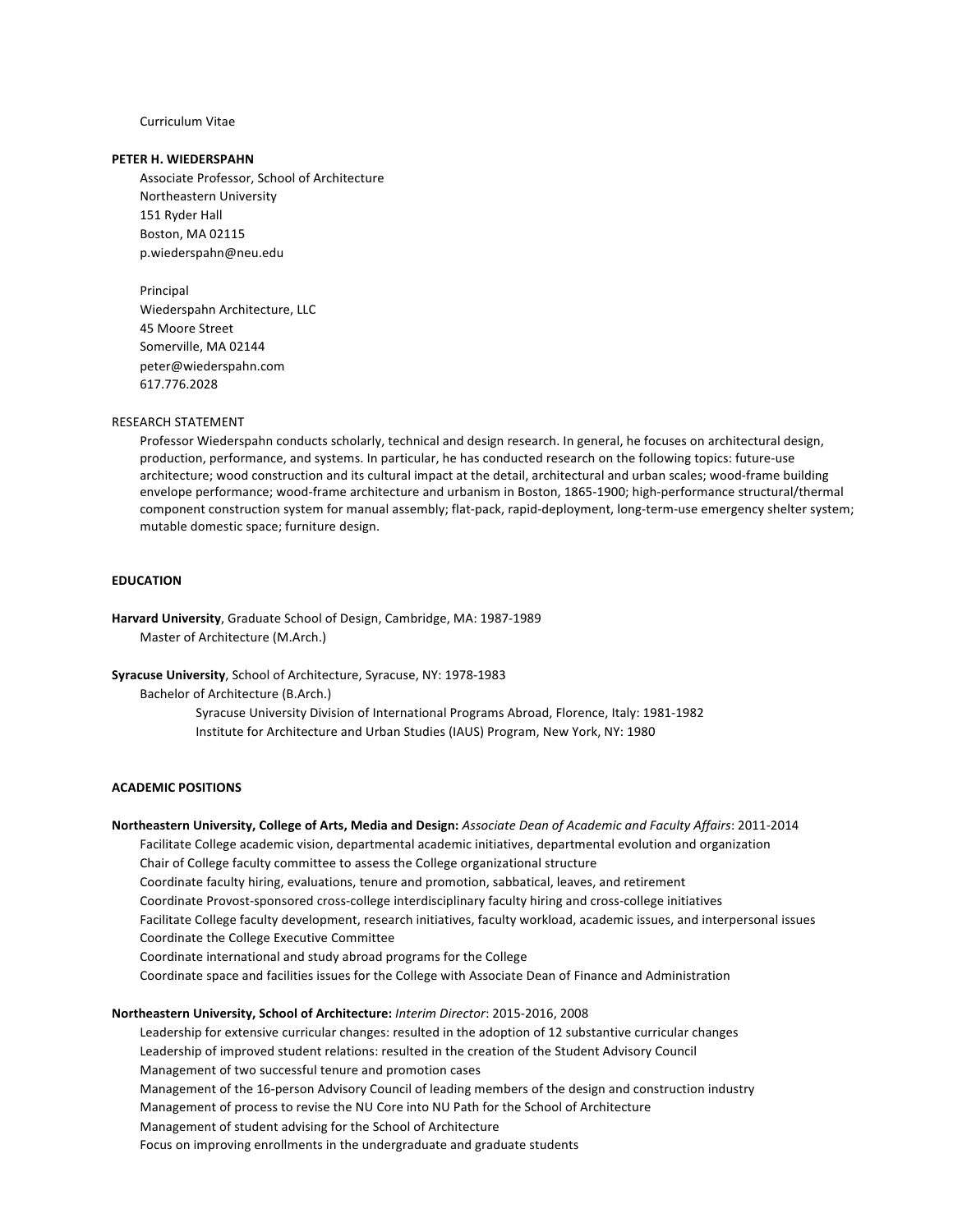Management of initiatives to improve facilities:

Coordinated renovation of the Ruggles Architecture Studios with Facilities and Development Created 1400 sf of designated critique space in Ryder Hall Advocated for the development of College of Arts, Media and Design and School of Architecture maker facilities

**Northeastern University, School of Architecture** *Graduate Program Coordinator*: 2015-2017, 2007-2011

#### **Northeastern University, School of Architecture** *Additional Academic Administration positions*

Inaugural Berlin Architecture Program Resident Director, spring 2011 Head Student Advisor: 2002-2006

**Northeastern University, School of Architecture:** *Associate Professor*: 2003-present; *Assistant Professor*: 1997-2003

Design Studio Courses Taught

2-Semester Master Degree Project Directed Independent Design Studio 2016-17 to present Comprehensive Design Studio: 2015, 1997-2010 Berlin Design Studio: 2011 Urban Housing and Aggregation Design Studio: 1999-2010 1960s Urbanism: 2010 Urban Design Studio: 1997-1998 Site, Type, and Composition Design Studio: Spring 1999

Building Technology Courses Taught

Integrated Building Systems: 2017, 2012, 2010, 2001-2005

Introduction to Building Systems: 2017

Tectonics, The Art of Building: 1997-2012

Dialogue of Civilization, Italian Architecture and Urbanism: 2017

Architecture Topics Abroad, Theory: Embodied Time in Italian Architecture and Urbanism Architecture Topics Abroad, Drawing: Freehand Drawing Italian Architecture and Urbanism

#### Other Architecture Courses Taught

Graduate Topics Seminar, Design Research and Entrepreneurship: Spring 2014

Berlin Seminar on Contemporary and Sustainable Architecture: Spring 2011

Architectural Drafting: Conventions of Architectural Representation: 1997-2003

Architecture at Northeastern: 2015

Faculty Undergraduate Research Initiative Advisor: Fall 2006

Directed Study Advisor

Fall 2017 (1 graduate student), Spring 2013 (2 Honors students); Fall 2012, (Honors student); Spring 2012, (Honors student); Fall 2011, Fall 2010 (7 Students); Fall 2009 (2 students); Spring 2008, (3 students); Spring 2007; Fall 2006, Spring 2003; Spring 2001 (2 students), Summer 1999; Spring 1999; Spring 1998

#### Interdisciplinary Courses and Inter-College activities

College of Engineering, Department of Mechanical and Industrial Engineering, Capstone: 2015, 2013-2014 College of Business School of Technological Entrepreneurship, I-Cubator Business Development: 2009-2011 College of Engineering, Department of Mechanical and Industrial Engineering, Capstone: 2009-2010 Center for Urban and Regional Policy (CURP), *World Class Housing Collaborative*, Member: 2001-2004 An interdisciplinary academic consultant team, under Director Professor Barry Bluestone, to facilitate the production of affordable housing by community groups and developers in Boston

Harvard University, Graduate School of Design, Cambridge, MA: Visiting Design Critic: 1996 Courses Taught Second Year, Third Semester Architecture Core Graduate Design Studio: Fall 1996

Advisor, Graduate Thesis Projects: Fall 1996

First Year, Second Semester Architecture Core Graduate Design Studio: Spring 1996

**Dartmouth College**, Studio Arts Department, Hanover, NH: Visiting Professor: Winter 1997

Course Taught

Design Studio: Introduction to Architectural Design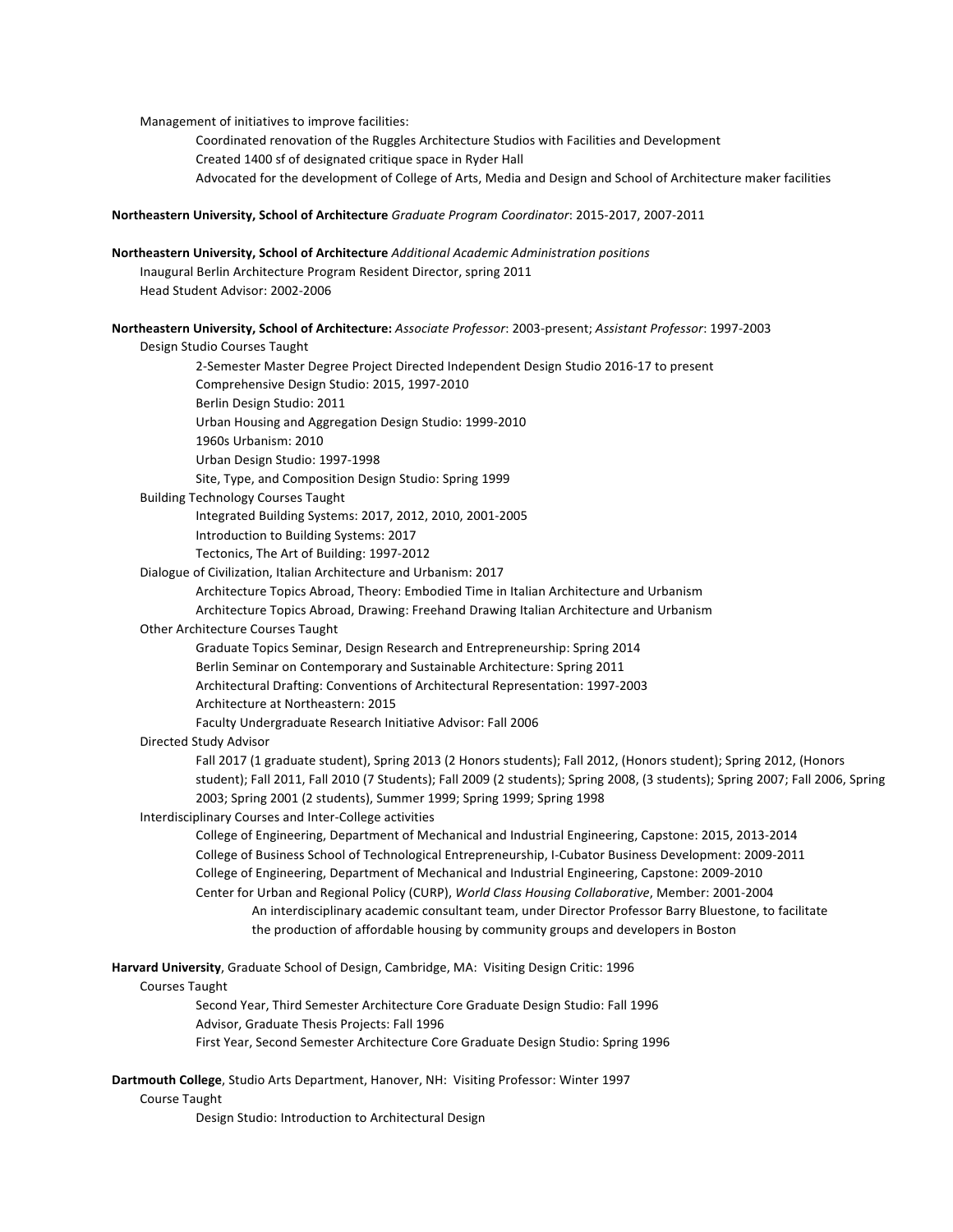The Pennsylvania State University, Department of Architecture, University Park, PA: Assistant Professor: 1990-1995

Departmental Positions

Fifth-Year Design Coordinator: 1994-1995

Resident Director of the Rome Program: Fall 1993

## Courses Taught

Two-Semester Fifth-Year Thesis Design Studio: 1990-2, 1994-5 Integrated Building Systems (Fifth-Year Building Technologies Course): 1994-1995 Fourth-Year Design Studio (Crypta Balbi Design Competition in Rome): Fall 1993 Architecture and the City (Fourth-Year Lecture Course in Rome): Fall 1993 Analysis and Precedent (Fourth-Year Architecture and Urban Analysis in Rome): Fall 1993 Second-Year Design Studio: 1991-1994

# **PUBLICATIONS**

## PEER-REVIEWED ARTICLES

- Future Use Architecture: Designing for Adaptability," in proceedings for R+R 2013 Reclaim and Remake International Symposium, The Catholic University of America, Washington, DC. April 2013
- "Structure and Ambiguity," in *ReBuilding: Proceedings of Association of Collegiate Schools of Architecture (ACSA) Annual Conference*, Spring 2010
- "e3co Systems: A Search for a Twenty First Century Construction Type," in Without a Hitch: New Directions in Prefabricated *Architecture: Proceedings of Association of Collegiate Schools of Architecture (ACSA) Conference*, Fall 2008

"Wood Frame Multi-Family Housing in Boston, 1865-1900," in *Architectural Research Centers Consortium* / European Association for Architectural Education (ARCC/EAAE) International Conference Proceedings, Fall 2002

- "Mutable Domestic Space: The Choreography of Modern Dwelling," in *Occidental/Oriental: Proceedings of the Association of* Collegiate Schools of Architecture (ACSA) International Conference, Summer 2002: p. 265-269
- "Pedagogy Plus Practice: Engaging Boston's Housing Crisis in the Design Studio," in *Paradoxes of Progress,* Architecture and Education in a Post-Utopian Era: Proceedings of the Association of Collegiate Schools of Architecture (ACSA) Annual Conference, Spring 2001: p. 425-429

"Beyond an Iconographic History of Rome," in *Contesting Absences, Exploring Unexamined Influences: Proceedings of* the 1999 Association of Collegiate Schools of Architecture (ACSA) Conference, Fall 1999: p. 316-321

"Embodied Time in the Urban Artifacts of Rome," in *La Citta Nuova: Proceedings of the 1999 Association of Collegiate Schools of Architecture (ACSA) International Conference*, Summer 1999: p. 384-388

## INVITED ARTICLES

"Grain Elevation: Wood's Natural and Technical Virtues Give it a New Edge," Architecture Boston, Fall 2013, (The Boston Society of Architects, 2013): 50-53.

"Ecological Comprehensive Component Construction System," Homework: Contemporary Housing Delivery Systems Conference Proceedings, Northeastern University School of Architecture, March 2013

- "Declaring Victory: Practicing and Teaching," Architecture Boston, September/October 2003, (The Boston Society of Architects, 2003): 6-13. One of six panelists interviewed and transcribed
- "Maison de Verre," The Encyclopedia of Twentieth Century Architecture, ed. R. Stephen Sennott (Chicago, Fitzroy Dearborn Publishers, 2004)
- "Pierre Chareau," The Encyclopedia of Twentieth Century Architecture, ed. R. Stephen Sennott (Chicago, Fitzroy Dearborn Publishers, 2004)

## BOOK REVIEW

"Public Works: Unsolicited Small Projects for the Big Dig," by Meejin Yoon, Architecture Boston, Winter 2009, (The Boston Society of Architects, 2009): 52-53.

# PEER-REVIEWED PUBLICATION OF ARCHITECTURAL DESIGN WORK

High Rise House, 3000sf Duplex on the Upper East Side, New York, NY, "Interior Architecture/Interior Design Awards," Architecture Boston, (December 2002): p. 19

Urban Housing Prototypes, New Urban Housing: Fresh Thinking from the Pittsburgh Design Competition, by Tina Calabro and Holly Van Dine, (Pittsburgh, Community Design Center of Pittsburgh, Inc., 1994): p. 52 **Museum for the History of Germany**, Berlin, Journal of Student Work: Harvard University Graduate School of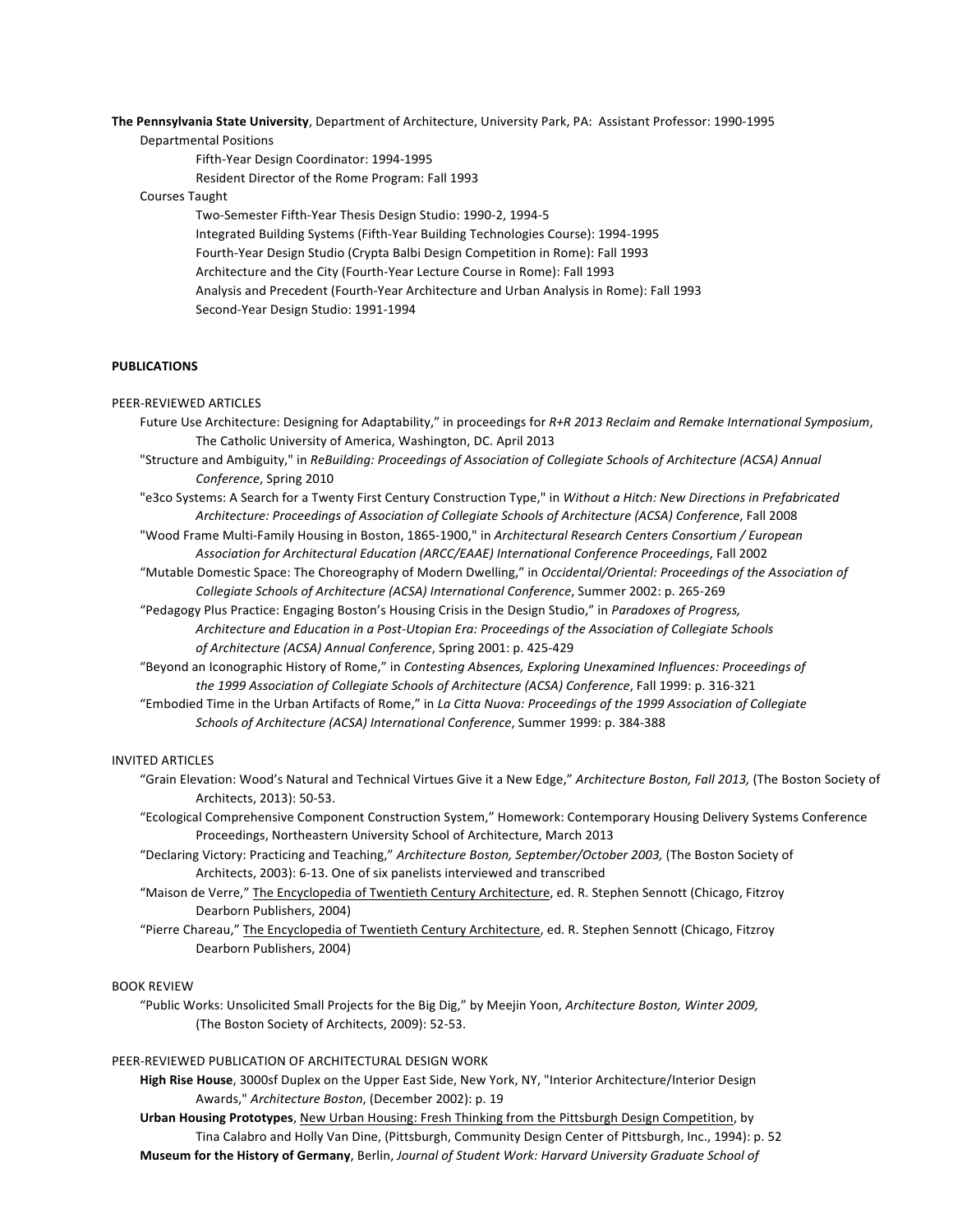Design, 1987-1988 (Cambridge, Harvard University Graduate School of Design, 1988): p. 50 **Museum for the History of Germany**, Berlin, *GSD News, Fall 1988, volume 17, number 2* (Cambridge, Harvard University Graduate School of Design, 1988): p. 11.

INVITED PUBLICATION OF ARCHITECTURAL DESIGN WORK AND RESEARCH

"Ahead of Their Time," by Kim O'Connell, in *Architect Magazine: The AIA Journal*, August 2017, published by Hanley Wood, p. 60-63. Online: http://www.architectmagazine.com/aia-architect/aiafeature/ahead-of-their-time\_o

"2017 Latrobe Prize," by Jeff Pastva, AIA, and Yu-Ngok Lo, AIA, in *Newsletter: A Publication of the AIA College of Fellows, July 2017* (The American Institute of Architects): 12-15.

Online: https://issuu.com/aiacollegeoffellows/docs/20170703\_cof\_newsletter\_\_july\_draft/18

"2017 Latrobe Prize; An Interview with Peter Wiederspahn, Michelle Laboy and David Fannon," by Jeff Pastva and Yu-Ngok Lo, in *Connection: Architecture and Design Journal of the Young Architects Forum, Volume 15, Issue 2, Q2-2017 (The American* Institute of Architects): 12-15. Online: https://issuu.com/youngarchitectsforum/docs/2017q2\_1502\_jetset\_final/12

- High Rise House, 3000sf Duplex on the Upper East Side, New York, NY, Wall Street Journal Online, "Building a Home Up High" (November 29, 2013)
- Harlem Town House, new 8000sf six unit town house, New York, NY, "Going Condo in Harlem," by Josh Barbanel, The New York Times, Real Estate Section (February 5, 2006): p. L1, L13
- Furniture Glyphs, "Pretty Useful: Craft Show explores Where Art and Function Meet," Concord Monitor, Arts and *Entertainment Section, by Victoria Shouldis* (December 5, 2002, Concord, NH, daily newspaper): p. D-1, D-3
- Datum House, Usonia, Pleasantville, NY, Usonia, New York: Building a Community with Frank Lloyd Wright, by Roland Reisley with John Timpane, (New York, Princeton Architectural Press, 2001): p. 172

Episodic House, East Cambridge, MA, "High Fidelity: A Loft in East Cambridge Hews to the Tight Lines of Minimalism," by Robert Campbell, *The Boston Globe, At Home Section* (February 10, 2000): p. E1, E4

- Ten Drawings by Ten Architects, Architectural Drawings in Florence, Now-4, Disegni di Architettura, (Florence: Societa delle Belle Arti, 1996): p. 104-112
- Skyscraper for the Times Square Theater District, New York, The Tall Building Artistically Reconsidered: The Search for a Skyscraper Style, by Ada Louise Huxtable, (New York: Pantheon Books, 1984): p. 109-116
- **Skyscraper for the Times Square Theater District**, New York, "Design Awards/Competitions: Soling Architecture Student Design Competition," Architectural Record, (April 1983): p. 88-90.

#### **LECTURES / PRESENTATIONS**

PEER-REVIEWED LECTURES / PRESENTATIONS [see Peer-Reviewed Articles listing]

- "Future Use Architecture: Designing for Adaptability," R+R 2013 Reclaim and Remake International Symposium, The Catholic University of America, Washington, DC. April 2013
- "Structure and Ambiguity," in *ReBuilding: Association of Collegiate Schools of Architecture (ACSA) Annual Conference,* Tulane University, New Orleans, LA. Spring 2010
- "e3co Systems: A Search for a Twenty First Century Construction Type," Without a Hitch: New Directions in Prefabricated *Architecture: Association of Collegiate Schools of Architecture (ACSA) Conference*, Fall 2008

"Wood Frame Multi-Family Housing in Boston, 1865-1900," Architectural Research Centers Consortium / European Association for Architectural Education (ARCC/EAAE) International Conference, MCGill University, Montreal, Quebec. Fall 2002

"Mutable Domestic Space: The Choreography of Modern Dwelling," Occidental/Oriental: Association of Collegiate Schools of Architecture (ACSA) International Conference, Istanbul, Turkey. Summer 2002

"Pedagogy Plus Practice: Engaging Boston's Housing Crisis in the Design Studio," *Paradoxes of Progress, Association of Collegiate Schools of Architecture (ACSA) Conference*, Baltimore, MD. Spring 2001

"Beyond an Iconographic History of Rome," Contesting Absences, Exploring Unexamined Influences: the 1999 Association of Collegiate Schools of Architecture (ACSA) Conference, University of Oregon, Portland Campus, OR. Fall 1999

"Embodied Time in the Urban Artifacts of Rome," La Citta Nuova: 1999 Association of Collegiate Schools of Architecture (ACSA) *International Conference*, Rome, Italy. Summer 1999

#### INVITED LECTURES / PRESENTATIONS

Jewish Life in Germany Today, Northeastern University, College of Social Science and Humanities Roundtable panel to commemorate new exhibition in the Department of Political Science. October 2016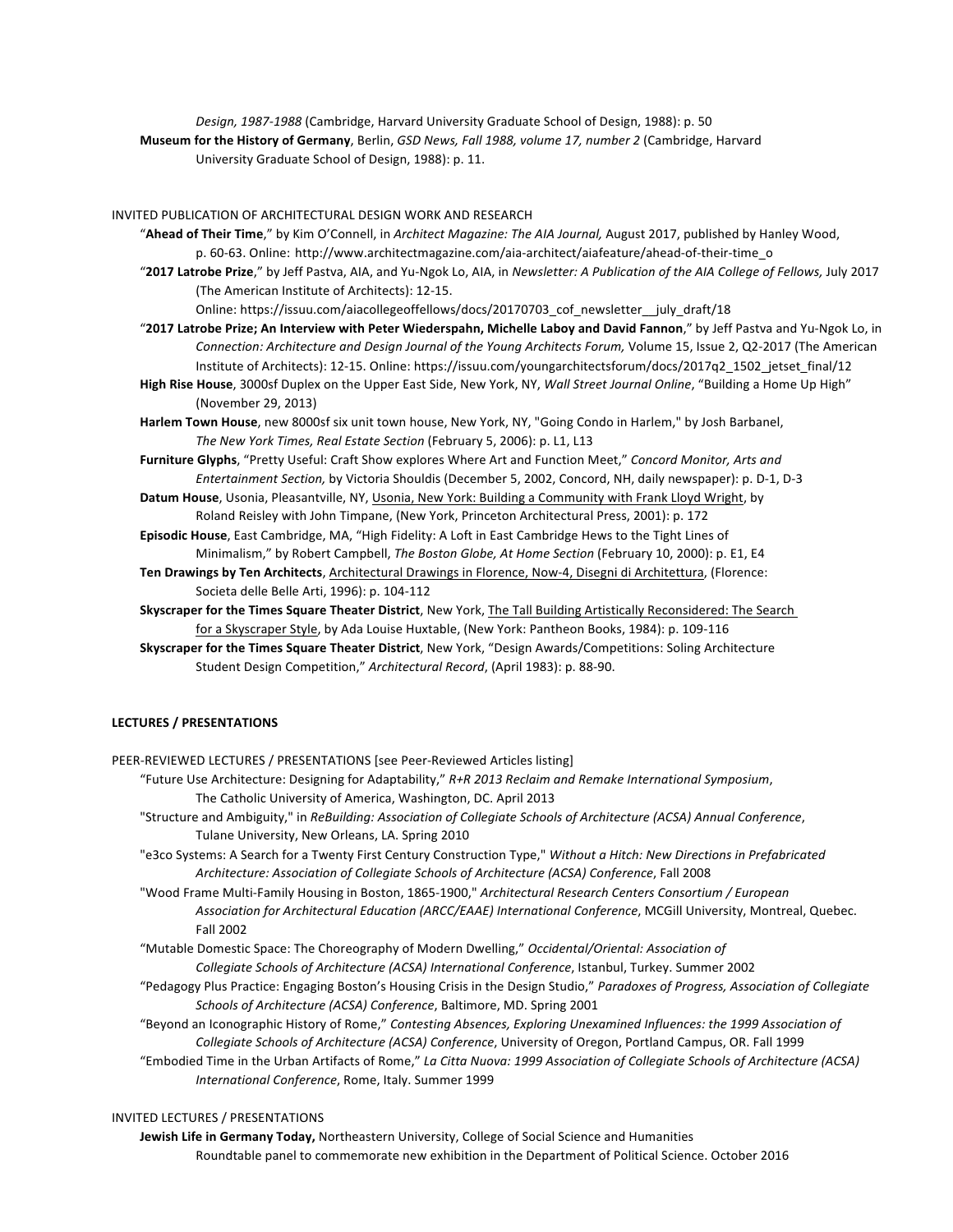- Virtuelle Mauer / Reconstructing the Berlin Wall, Northeastern University, College of Social Science and Humanities Roundtable panel to commemorate the 25-year anniversary of the fall of the Berlin Wall. November 2014
- **Homework: Contemporary Housing Delivery Systems Conference**, Northeastern University School of Architecture "Ecological Comprehensive Component Construction System:" April 2010
- Fulbright Scholarship Roundtable, Northeastern University Boston, MA, for the Office of the Provost, "Sustainability Research and Pedagogy at Northeastern University:" March 2010
- **Boston Society of Architects Roundtable**, Boston, MA: co-presenter with Professor Kiel Moe on the "Adaptive Reuse Projects at Northeastern University:" May 2008
- **Residential Build Boston Convention**, Boston, MA: sponsored by *Boston Society of Architects*, presenter of the "Future of Design Competition:" April 2008
- Residential Build Boston Convention, Boston, MA: sponsored by *Boston Society of Architects*, member of five-person panel "In Pursuit of Housing: Young Designer's Competition:" April 2006
- **Build Boston Convention**, Boston, MA: sponsored by *Boston Society of Architects*, member of four-person panel "Research Grants in Architecture: New Opportunities:" November 2005
- **Northeastern University**, Boston, MA. Conference: *Urban Housing and the Legacy of Modernism, Europe and America* "A Topographical Investigation of Boston Housing and Contemporary Practice:" April 2004
- **Roger Williams University**, Bristol, RI: "Domestic Space, Domestic Objects: Architecture and Furniture by Peter H. Wiederspahn," lecture for the opening of a one-person retrospective exhibition: February 2002
- Urban Outreach Council Annual Summit, Northeastern University, Boston, MA: participated on panel focusing on "Urban Research." Project: Urban Housing Proposals for Geneva Avenue, Dorchester, MA: May 2002

## **RESEARCH GRANTS**

## EXTERNAL GRANTS

- **2017 Latrobe Prize Winner** for *Future-Use Architecture*, with Professor Michelle Laboy and Professor David Fannon Sponsored by the Fellows of the American Institute of Architecture (FAIA), Washington, D.C. Grant amount: \$100,000 over 2 years, funded.
- National Science Foundation (NSF) Major Research Instrumentation (MRI), Washington, D.C., Co-PI for *Development of an Integrated Enviro-Structural Experimental Simulation System (ieSESS)* for Sustainable Building and Infrastructure Components. Grant amount: \$1,280,000 over 2 years. Included co-PIs from the School of Architecture, Department of Civil and Environmental Engineering, Department of Electrical and Computer Engineering, Department of Mechanical and Industrial Engineering. First stage, October 2011: successful. Second stage, March 2012: not funded.
- National Science Foundation (NSF) Emerging Frontiers in Research and Innovation (EFRI) Science in Energy and Environmental Design (SEED), Washington, D.C., Lead PI for *NeuPanel: Optimal-Energy Integrated Component* Construction Systems. Grant amount: \$2,000,000 over 4 years. Included co-PIs from the School of Architecture, Department of Civil and Environmental Engineering, Department of Electrical and Computer Engineering. First stage, October 2009: successful. Second stage, March 2010: not funded.
- The Boston Society of Architects, Boston, MA, *Housing Designs for Proposed Smart Growth Overlay Zoning Districts in Metro-Boston.* Grant amount: \$9,600: June 2004
- The Graham Foundation for Advanced Studies in the Fine Arts, Chicago, IL, Wood Frame Multi-Family *Housing in Boston, 1865-1900.* Grant amount: \$10,000: June 2001

#### INTERNAL GRANTS

- Faculty Research and Creative Activity Incentive Grant from the College of Arts, Media and Design: December 2014 *Flat/Fold Emergency Shelter System Prototyping*: \$3,000
- Faculty Research and Creative Activity Incentive Grant from the College of Arts, Media and Design: December 2014 *Prefabricated Housing: Industrial and International Models*, with Prof. David Fannon, joint appointment in the Department of Civil and Environmental Engineering and the School of Architecture; Prof. Michelle LaBoy, School of Architecture; Prof. Ivan Rupnik, School of Architecture): \$10,000
- Tier 1 Grant from the Office of the Provost, Northeastern University, for Cost-Effective Thermal Envelope Retrofits in *Wood-Framed Residential Buildings*, with Prof. Sagar Kamarthi, Dept. of Mechanical and Industrial Engineering; Greg Kowalski, Dept. of Mechanical and Industrial Engineering; Prof. David Fannon, joint appointment in the Department of Civil and Environmental Engineering and the School of Architecture. Grant amount: \$50,000. July 2014
- Enhance Grant, from the Office of the Provost, Northeastern University, for e3co System: Ecological Component Construction System. Grant amount: \$6,000. April 2008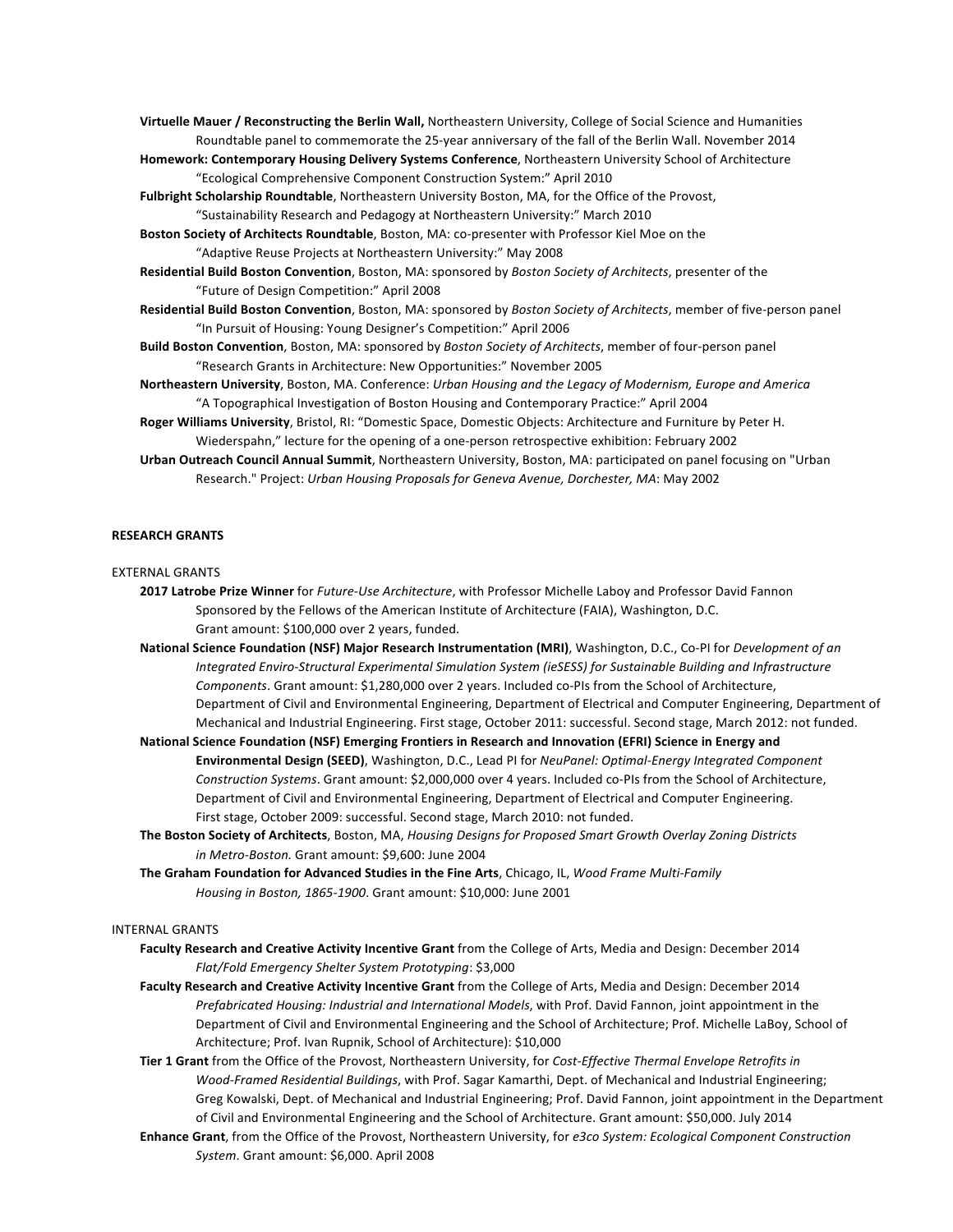Faculty Undergraduate Research Initiative (FURI) from the Center for Experiential Education, Northeastern University, for Ecological Component Building Panel System. Student Research Assistant: Alison Napoli. Fall 2006

- **The Research and Scholarship Development Fund** (RSDF) from the Office of the Provost, Northeastern University, for *Wood Frame Multi-Family Housing in Boston, 1865-1900.* Grant amount: \$10,000. April 2001
- The Faculty Development Fund (FDF) from the Office of the Provost, Northeastern University, for production of the exhibition, Domestic Space, Domestic Objects: Architecture and Furniture by Peter H. Wiederspahn. Grant amount: \$2400. December 2000

Teaching Development Grant from the Institute for the Arts and Humanistic Studies, The Pennsylvania State University, for *Techné and Architecture: A Comparative Analysis of Precedent.* Grant amount: \$1500. March 1993

**ARCHITECTURAL PRACTICE / COMMISSIONED DESIGN & RESEARCH** (projects may be viewed at www.wiederspahn.com)

Wiederspahn Architecture LLC, Somerville, MA: Sole Practitioner: 1990-present

#### DESIGN RESEARCH

**Patent process: e3co System™ (Ecological Comprehensive Component Construction System)** 

Full patent process for intellectual property for structural insulated panel construction system; not patented Housing Designs for Proposed Smart Growth Overlay Zoning Districts in Metro-Boston

Speculative designs interpretation of new state legislation Chapter 40R and Chapter 40S for urban Somerville, MA, and ex-urban Grafton, MA. Schematic Design phase: Schematic Design 2005

## INSTITUTIONAL

School of Social Sciences, Urban Affairs, and Public Policy: New 190,000sf mixed-use academic building including a public atrium, lecture halls, classrooms, departmental offices, restaurants, a faculty club, and graduate student housing. Estimated project cost \$30,000,000. Schematic Design 2006

#### COMMERCIAL

Music Garage: 1200sf music studio and auto garage, new SIPS-construction, high-performance building envelope, Wakefield, MA Estimated project cost \$100,000: completed 2010

Parallax Temple: Porte-cochere prototype for Howard Johnson's Hotel, Alexandria, VA Estimated project cost \$100,000: designed 1996, not constructed

## MULTI-FAMILY HOUSING

**Metropolis Apartment Building**: 51 East 128<sup>th</sup> Street, new 13,000sf thirteen-unit apartment building, New York, NY Estimated project cost \$3,300,000: Completed 2010

- Harlem Town House 2: 302 West 122<sup>nd</sup> Street, renovation of existing 10,000sf six unit town house, New York, NY Estimated project cost \$1,000,000: completed 2007
- **Harlem Town House 1**: 203 West 122<sup>nd</sup> Street, new 8000sf six unit town house, New York, NY Estimated project cost \$1,500,000: completed 2005

## DOMESTIC SPACE

- Wood Frame Retrofit: 1500sf gut-rehab of single-family wood frame house, Somerville, MA Project cost \$400,000: completed 2016
- Telescope Loft: Lucas Residence, 4000sf renovated loft space, River North district, Chicago, IL Project cost \$650,000: completed 2010
- **Hancock Tower Residence:** 1500sf renovated apartment space, 71<sup>st</sup> Floor of Hancock Tower, Chicago, IL Estimated project cost \$100,000: designed 2008, not constructed
- Live/Work Loft: Coley Painting and Drawing Studio, renovated loft space, East Cambridge, MA Project cost \$300,000: completed 2008
- **Cantilever House:** Redesign of a 1969 modernist home, Armonk, NY

Estimated project cost \$400,000: Construction Document Phase 2008, not constructed

- Usonia Residence: Polvara Residence, redesign of a 1964 Wrightian home, Usonia, Pleasantville, NY Estimated project cost \$400,000: Schematic Design Phase 2006
- Usonia Addition: Gordon Residence, addition to a 1953 Wrightian home, Usonia, Pleasantville, NY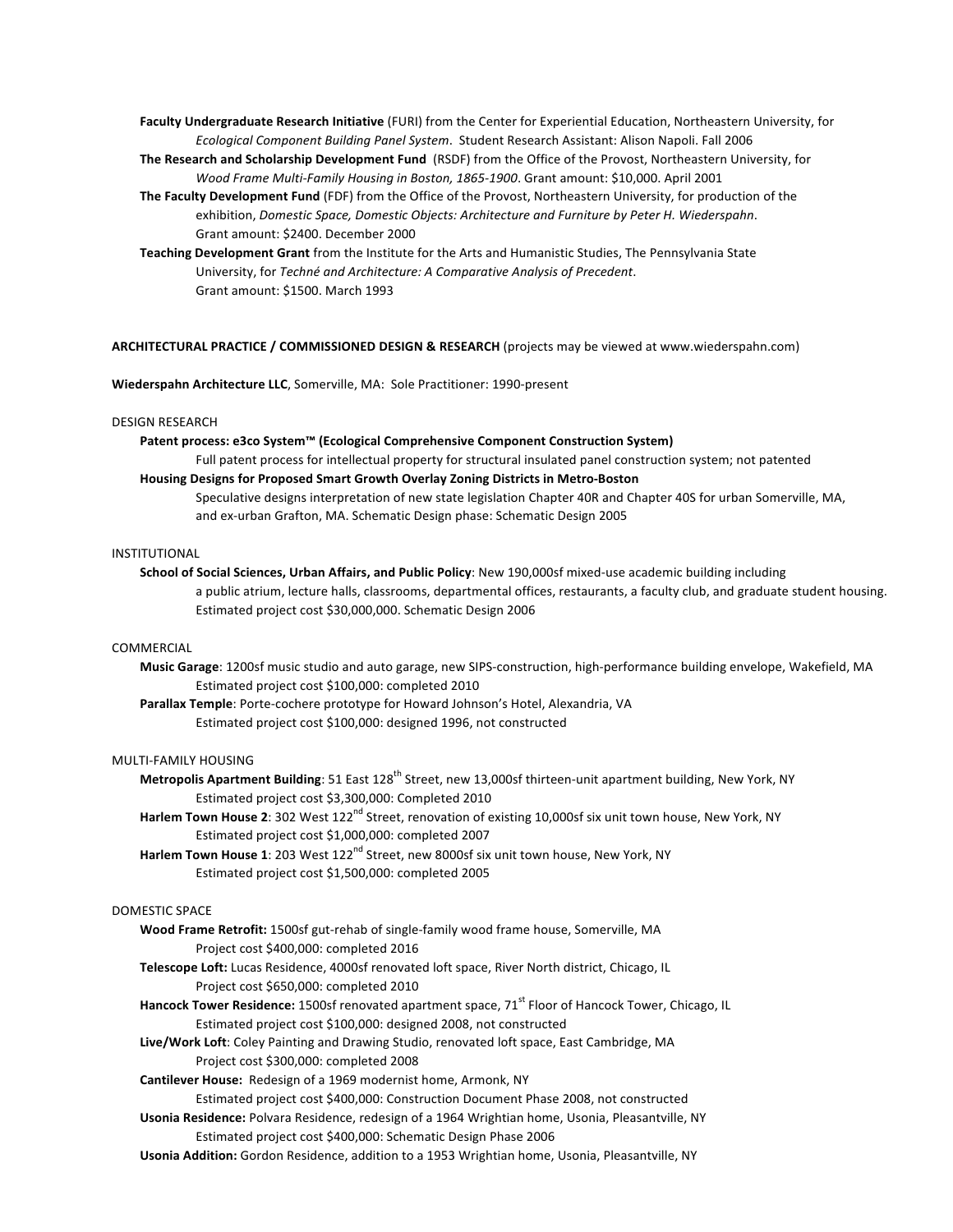Estimated project cost \$200,000: completed 2005

**Pleat House**: Chan-Palay Residence, new 6000sf house and gallery in Concord, MA

Estimated project cost \$1,500,000: Design Development Phase 2003, not constructed

- Splice Space: Mark Eickelbeck Residence, 6000sf addition to a 2500sf mid-century modern home, Armonk, NY Project cost \$850,000: completed 2002
- High Rise House: Tessitore Residence, 3000sf duplex on the Upper East Side, New York, NY Project cost \$630,000: completed 2001
- Home/Work Space: Wiederspahn Studio, design/build of 400sf studio addition, Somerville, MA: completed 2001 Project cost \$20,000: completed 2001
- Episodic Space: Audette Residence, renovated loft space, East Cambridge, MA Project cost \$200,000: completed 1999
- Datum House: Resnick Residence, new 2400sf house in the Wrightian cooperative, Usonia, Pleasantville, NY Project cost \$450,000: completed 1997
- Usonian Redux: Steve Eickelbeck Residence, alterations to a 1949 Wrightian home, Usonia, Pleasantville, NY Project cost \$50,000: completed 1997
- Suburban Prototype: hypothetical 2500sf starter home, Suburbia, USA
	- Estimated project cost \$250,000: designed 1995, not constructed
- **Sun/Rain House**: Gentry Residence, Spring Mills, PA (co-designed with A. Steven Krug) Project cost \$250,000: completed 1994

# DOMESTIC OBJECTS

This series of furniture pieces, entitled "Furniture Glyphs." The eidetic forms of the furniture appear like a three-dimensional alphabet: the apparent function of the furniture is appropriated by its more compelling sign.

- Kitchen Donut, freestanding kitchen cabinets (materials: Europly; glass; marble), completed 2015
- **In Out Table**: dining table (materials: Europly; solid maple), completed 2015
- **Cube Vanity**: bathroom vanity, storage, mirror (materials: Europly; 3Form Chroma Ghost; mirror), completed 2015
- **Tchotchke Heaven**, glazed display cabinets (materials: Europly; glass), completed 2015
- Parallel Picnic Table: outdoor table (material: solid Spanish cedar), completed 2010
- Tetrahedral Tripod: floor lamp (materials: solid poplar; Mylar), completed 2003
- Tall, Light, and Handsome: high-back dining chair (material: Appleply), completed 2002
- Trouble Bed: trundle bed (material: Appleply), completed 2001
- **Shea's Lounge:** chaise longue (materials: Appleply; steel), completed 2001
- **Mirror-Mirror**: mirror frame (materials: Appleply; mirror), completed 2000
- Negative/Positive: storage and display cabinet (materials: Appleply; masonite): in the collection of Sue Coley: completed 1999 Puzzle Box: box/cubby (material: Appleply), completed 1998
- Ark/Bed: four-post bed (materials: Appleply; masonite), completed 1997
- Wing Table: coffee table (material: Appleply), in the collection of David Wiederspahn, completed 1996
- **Chair (cubed)**: lounge chair (material: Appleply), in collections of Steven Eickelbeck and Todd Senf, completed 1995
- Stair/Cabinet: storage cabinet (material: Appleply), in the collection of McGowan Gallery, Concord, NH, completed 1994

# COMPETITION ENTRIES

These competitions are open to all architects and designers nationally, and they are juried by a panel of architects and designers selected by the sponsoring agency or institution.

- **Chapel for US Air Force Base,** San Antonio, TX, national competition for the design of a multi-faith chapel: Spring 2010 Urban Shed, New York, NY, national competition for the design of a building scaffold system for New York City: Fall 2009 Boston Harbor Islands Pavilion, Boston, MA, national competition for the design of an information pavilion on the Greenway at the 'Big Dig' Central Artery project: May 2005
- Worcester Fire Fighter's Memorial, Worcester, MA, national competition to commemorate the six 'fallen heroes' of the Worcester Warehouse Fire of 1999: July 2003
- Urban Housing Prototypes: Design Competition, Pittsburgh Center for the Arts, Pittsburgh, PA

(co-designed with Professor Dan Willis, The Pennsylvania State University): 1992

- **Martin Luther King, Jr. Memorial**, Washington, DC, national competition sponsored by the National Parks Service for a memorial on the Tidal Basin: December 1999
- **Battery Park City Memorial Fountain Competition**, a national competition sponsored by the Battery Park City *Commission* to commemorate the police officers of New York City killed in the line of duty: September 1990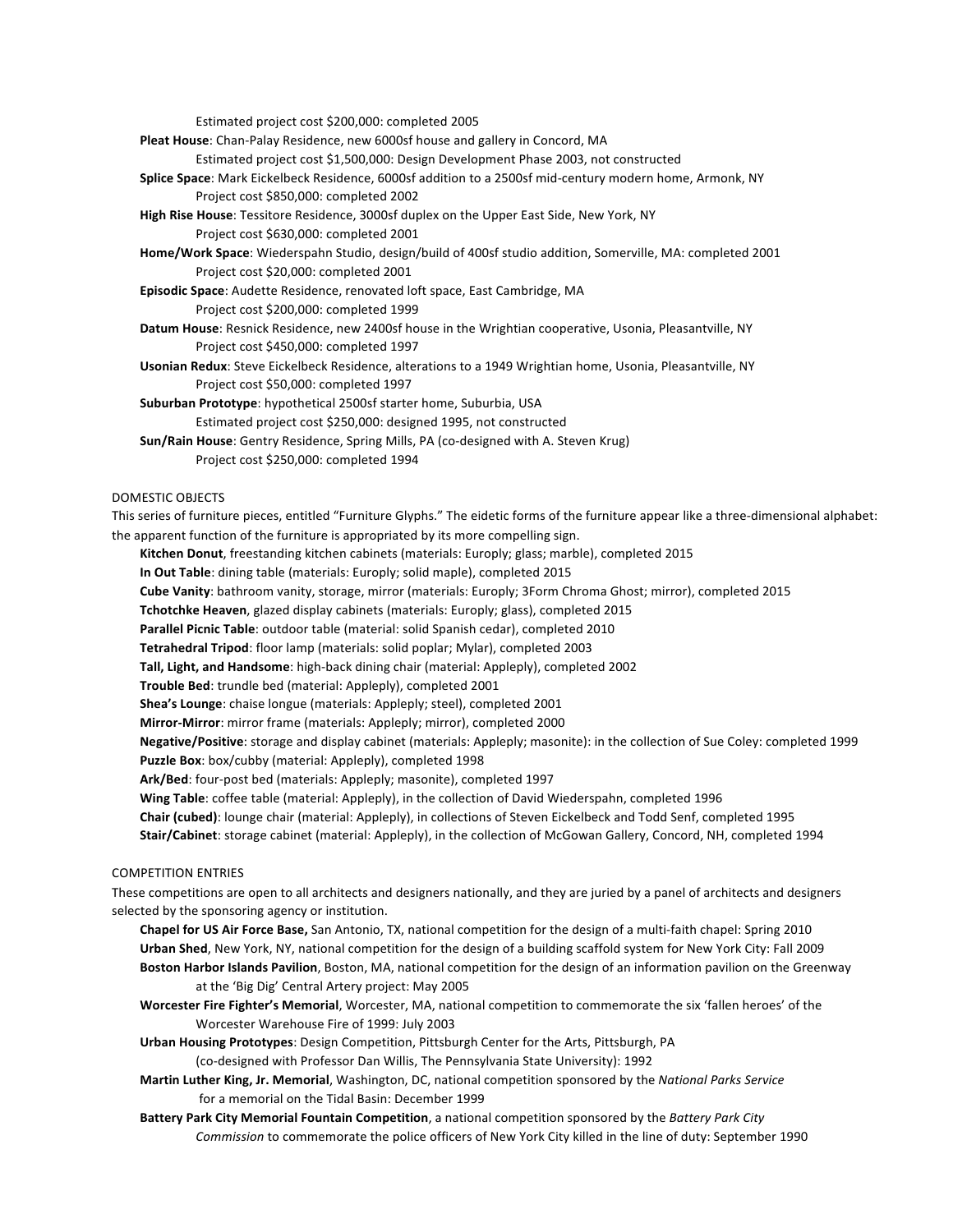#### **FORMER PROFESSIONAL ARCHITECTURAL POSITIONS**

**Richard Meier and Partners, Architects**, New York, NY: Architect: 1988

Projects: Cornell University Admissions and Alumni Center, Ithaca, NY; City Hall, Den Haag, Netherlands

**Gwathmey Siegel Associates, Architects**, New York, NY: Architect: 1985-1987

Projects: Guggenheim Museum Expansion, Addition to Frank Lloyd Wright's Guggenheim Museum, NY; John Berry Sports Center, Dartmouth College Athletic Facility, Hanover, NH; University of North Carolina at Charlotte, College of Architecture Building, Charlotte, NC

**Hobart Betts Associates, Architects**, New York, NY: Project Manager: 1983-1985

Project: Townhouse at 7 East 69th Street, New York, NY, new single-family townhouse in the Upper East Side, Manhattan

## **HONORS / AWARDS**

**Association of Collegiate Schools of Architecture (ACSA) Annual Meeting Poster Award**, Montreal, Quebec, for "Future-Use Architecture: Designing Adaptability," March 2011

**Small Firms/Small Projects Award** from the *Boston Society of Architects/American Institute of Architects (BSA/AIA),* for the "Beckert/McGirr Residence, Cambridge, MA." Associate Architect with Julian Bonder: March 2010

Housing Design Award from the *Boston Society of Architects/American Institute of Architects (BSA/AIA)*, for the "Bonder Residence, Cambridge, MA." Associate Architect with Julian Bonder: March 2010

Association of Collegiate Schools of Architecture (ACSA) Annual Meeting Poster Award, New Orleans, LA, for "e3co Systems: Ecological Comprehensive Component Construction System," March 2010

Small Firms/Small Projects Design Award from the Boston Society of Architects/American Institute of Architects (BSA/AIA), for the "Home/Work Space: Wiederspahn Architecture Studio, Somerville, MA:" March 2006

Fellowship for full sponsorship to the Association of Collegiate Schools of Architecture (ACSA) 2002 Technology and Housing *Conference* Portland, OR: October 2002

**Interior Architecture/Interior Design Honor Award** from the *Boston Society of Architects/American Institute of Architects (BSA/AIA)*, for the "High Rise House: 3000sf Duplex on Upper East Side, New York:" May 2002

Young Architects Jury Exhibit Citation Award from the Boston Society of Architects/American Institute of *Architects, (BSA/AIA),* for the "Datum House: Single-family House in Usonia, Pleasantville, NY:" October 1998

Second Prize in a Juried National Competition: "Battery Park City Memorial Fountain," sponsored by the Battery Park City Commission to commemorate the police officers of New York killed in the line of duty: Sept. 1990

First Prize in a Juried Competition: "Soling Architecture Student Design Competition," Project: Multiuse Skyscraper for the Theater District, New York, NY, including a Broadway theater, office space, and a hotel: January 1983

## **EXHIBITIONS**

PEER-REVIEWED EXHIBITIONS OF ARCHITECTURAL DESIGN WORK Residential Design Convention 2008, World Trade Center, Boston, MA, Small Firms, Small Projects Awards Project: Coley Painting and Drawing Studio, renovated loft space, East Cambridge, MA: April 2008 Build Boston Convention 2006, World Trade Center, Boston, MA, Small Firms, Small Projects Awards Project: Home/Work Space, design/build of 400sf studio addition, Somerville, MA: November 2006 Build Boston Convention 2003, World Trade Center, Boston, MA, New England Architects Exhibition Project: Eickelbeck Residence, 6000sf addition to a 2500sf mid-century modern home, Armonk, NY: November 2003 Build Boston Convention 2002, World Trade Center, Boston, MA, BSA Design Excellence Awards Exhibition Project: High Rise House, 3000sf Duplex on the Upper East Side, New York, NY: November 2002 **Boston Architectural Center**, Boston, MA, *Young Architects Exhibit* Project: Datum House, Single-family House in Usonia, Pleasantville, NY: January 1999 Build Boston Convention 1998, World Trade Center, Boston, MA, BSA Design Excellence Awards Exhibition Project: Datum House, Single-family House in Usonia, Pleasantville, NY: November 1998 Pittsburgh Center for the Arts, Pittsburgh, PA, *New Urban Housing: Fresh Thinking from the Pittsburgh Design Competition.* Project: Urban Housing Prototypes: May 1992 Harvard University Graduate School of Design, Gund Hall Gallery, Cambridge, MA, *Student Work* Project: Museum for the History of Germany, Berlin: February 1988 **National Council for Architectural Education**, New York, NY, Soling Architecture Student Design Competition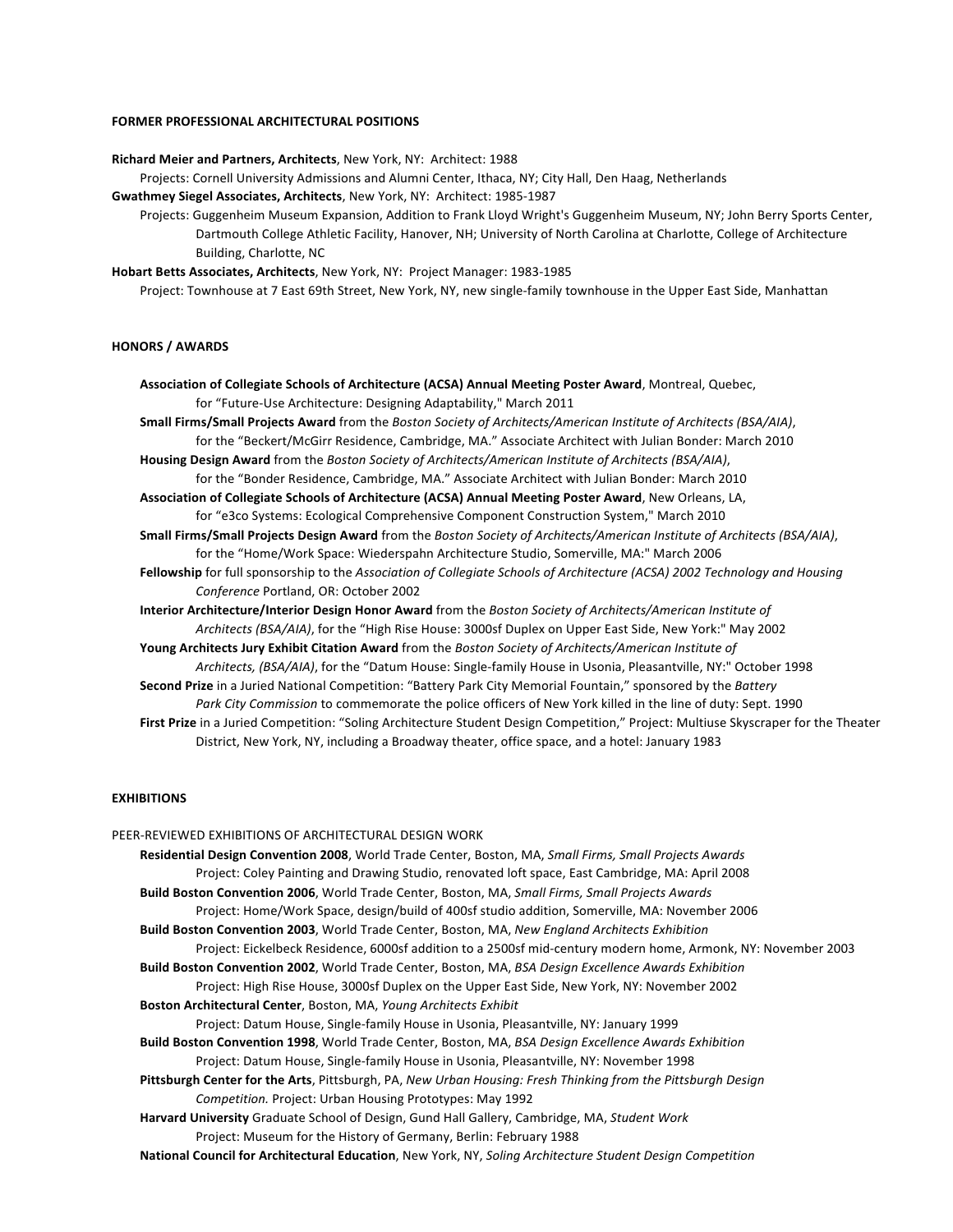Project: Skyscraper for the Theater District, New York: April 1983

#### INVITED EXHIBITIONS OF ARCHITECTURAL DESIGN WORK

- McGowan Fine Art, Concord, NH, *Craft*, a multi-artist gallery exhibition of furniture design: exhibited two pieces, Stair/Cabinet and Wing Table. November 2002
- Roger Williams University, Main Gallery of the School of Architecture, Art, and Historic Preservation, Bristol, RI, *Domestic Space, Domestic Objects: Architecture and Furniture by Peter H. Wiederspahn, a one-person* retrospective: February-March 2002
- Dartmouth College, Barrows Exhibition Rotunda, Hopkins Center, Hanover, NH, *Furniture Glyphs: Furniture Design by Peter H. Wiederspahn,* a one-person exhibition of furniture design work: October-December 2001
- Northeastern University, Ryder Hall Atrium, Boston, MA, Domestic Space, Domestic Objects: Architecture and *Furniture by Peter H. Wiederspahn, a one-person retrospective: September 2001*
- University of Tennessee, Ewing Gallery of Art and Architecture, College of Architecture and Design, Knoxville, TN, *Domestic Space, Domestic Objects: Architecture and Furniture by Peter H. Wiederspahn, a one-person* retrospective: September 2000
- Northeastern University, Ryder Hall Atrium, Boston, MA, Between Representation and Reality: 2D and 3D Work by *New Faculty*, a two-person exhibition with architecture by Peter Wiederspahn and graphic design by Thomas Starr: March-April 1998
- Casa di Dante, Florence, Italy, Ten Drawings by Ten Architects: Architectural Drawings in Florence, Now-4, Disegni di Architettura, a group show of international architects: December 1995
- L'Academia, Florence, Italy, American Architectural Education: Student Projects from American Universities. Project: Skyscraper for the Theater District, New York: May 1984

# **ACADEMIC SERVICE**

- NORTHEASTERN UNIVERSITY, UNIVERSITY SERVICE
	- **Committee for Exploring a University-wide Interdisciplinary Fabrication laboratory:** 2015-2017 For the Office of the President and the Facilities and Planning Departments **Committee on Exploring New Locations for the School of Architecture Design Studio Space: 2016-present**

For the Office of the President and the Facilities and Planning Departments

- **University Academic Plan Committee,** Subcommittee on the Global University: 2015-2016 For the Office of the Provost: committee of faculty and administrators
- **Committee on the Structure of the Graduate School of Arts and Sciences: 2009**

For the Office of the Provost: committee of eight administrators, department chairs, and faculty to consider the form of the GSAS for the three new colleges

**Committee on the Structure of the College of Arts and Sciences and the College of Criminal Justice:** 2009

For the Office of the Provost: committee of ten administrators, department chairs, and faculty to consider forming three new colleges of the arts, the humanities, and the sciences

Academic Advisory Planning Committee for the Proposed New School of Social Science, Urban Affairs, and Public Policy (SSSUAPP) Member: 2004-2005

Committee of 25 Department Chairs and faculty to propose and formulate a new interdisciplinary school

## **Presidential Scholarship Committee** Member: 2003

Committee of 10-university faculty to choose full tuition scholarships for 8 undergraduate sophomores from 400 applicants

#### NORTHEASTERN UNIVERSITY, COLLEGE OF ARTS AND SCIENCES SERVICE

**College of Arts, Media and Design Search Committee for the Director of the School of Architecture** Chair: 2015-2017 **College of Arts, Media and Design Search Committee for the Director of the Center for the Arts Chair: 2013 College of Arts, Media and Design Search Committee for the Director of the Center for the Arts Chair: 2011 College of Arts and Sciences Tenure and Promotion Advisory Committee** Member: 2007-2010 To evaluate and report on tenure and promotion in the College of Arts and Sciences Acting Director of the School of Architecture: January 2008-June 2008 Liaison between Graduate School of Arts and Sciences and School of Architecture **Architecture Chair Search Committee**, Member: 2002-2003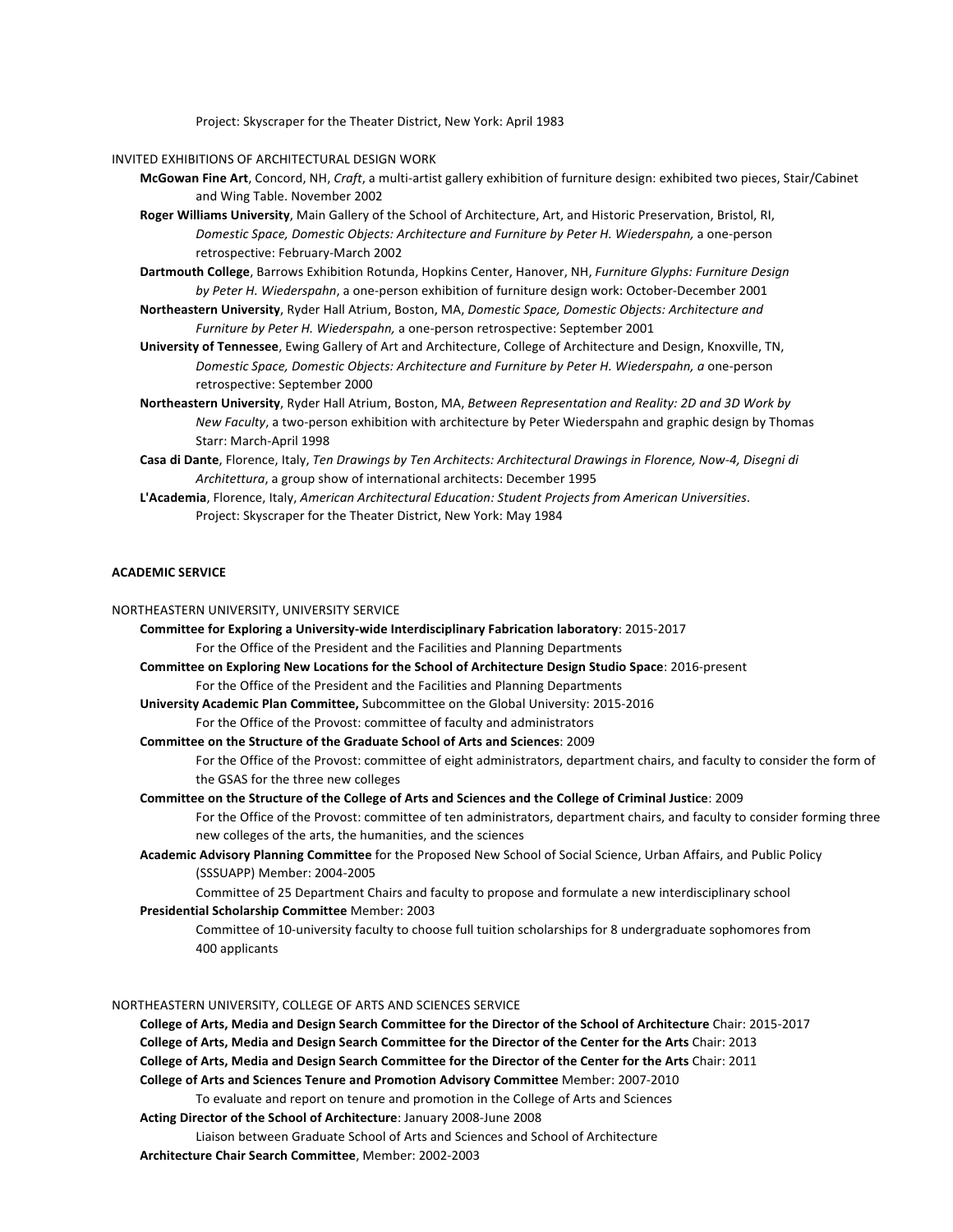Search by the Faculty Senate and Faculty Agenda Committee for the Chair of the Department of Architecture Arts and Sciences College Council: Member: 1998-2002

#### NORTHEASTERN UNIVERSITY, SCHOOL OF ARCHITECTURE SERVICE

- **Chair of the School of Architecture Curriculum Committee:** 2017-present, 2015-2016
- **Coordinator of the School of Architecture Berlin Study Abroad Program:** June 2010-2012
- Liaison between the Office of International Study Programs (OISP) and the School of Architecture

**Coordinator of the School of Architecture Graduate Program:** 2015-2017, 2007-2011

**NAAB Accreditation Committee**, School of Architecture: 2000-2003, 2006-2007, 2012-2013

Prepare and organize course syllabi, student work, and faculty work and research for presentation to the *National Architecture Accreditation Board (NAAB)* team to achieve and maintain accreditation of the Master of Architecture degree

#### **Search Committee** School of Architecture

Chair: search for Tenure-Track position in architectural design: 2008-2009

Chair: search for Tenure-Track position in architectural design: 2007-2008

Chair: search for Tenure-Track position in architectural history: 2007-2008

Member: search for Tenure-Track position in architectural history: 2006-2007

Member: search for Tenure-Track position in architectural design and building technology: 2004-2005

Member: search for Tenure-Track position in architectural design: 2003-2004

Member: search for Tenure-Track position in architectural design: 2002-2003

Member: search for two Tenure-Track positions in architectural design: 2001-2002

Member: search for Tenure-Track position in architectural design: 2000-2001

Member: search for Tenure-Track position in art history: 1998-1999

# **Merit Raise Committee** School of Architecture

Chair: 2015, 2009, 2008

Member: 2007, 2003, 1999, 1998

**Head Advisor** School of Architecture: 2002-2008

Primary student advisor for the School of Architecture and liaison to the College of Arts and Sciences Dean's Office Exhibition Committee, Curator for exhibits in the Ryder Hall Atrium, Northeastern University: 1997 - 2004

- Faculty Advisor, American Institute of Architects Students (AIAS), a student academic/professional organization affiliated with the national American Institute of Architects (AIA):" 1999-2002
- **College of Arts and Sciences Open House**, orientation for prospective students: March 2010, October 2009, March 2009 October 2008, March 2007, October 2007, March 2007, October 2006, October 2005, March 2005, March 2004, November 2003, April 2002, April 2001, October 2000, April 1999, April 1998, October 1997
- Architecture Career Day, Orientation for prospective students: October 2000, October 1999, October 1997

#### VISITING DESIGN JUROR

Harvard University, Graduate School of Design, Cambridge, MA

Option Studio (Larry Scarpa and Brian Healy): October 2012

First Semester Core Design Studio: October 2001, December 2000, November 1997

Second Semester Core Design Studio: March 2007, March 2005

- Third Semester Core Design Studio: December 2010, October 2006, October 2005, November 2004, October 1997 Fourth Semester Core Design Studio: May 2001, March 2001, May 1999, May 1998
- Graduate Seminar, Architectural Detail: March 2010, March 2005, April 1999, May 1998, March 1998
- Graduate Thesis Projects: May 1997
- Hochschule für Technik und Wirtschaft, Dresden, Germany
	- Third Year Design Studio: April 2011

**Massachusetts Institute of Technology**, School of Architecture, Cambridge, MA:

- Third Year Option Studio: April 2012, October 2003, October 2001
- **New Jersey Institute of Technology**, School of Architecture, Newark, NJ:
	- Fourth Year Rotch Travelling Design Studio: May 2003
	- Fourth Year Design Studio: December 1996
- **Notre Dame University**, School of Architecture, Rome Program
	- Fourth Year Design Studio: October 1993, December 1993
- Pennsylvania State University, Department of Architecture: University Park, PA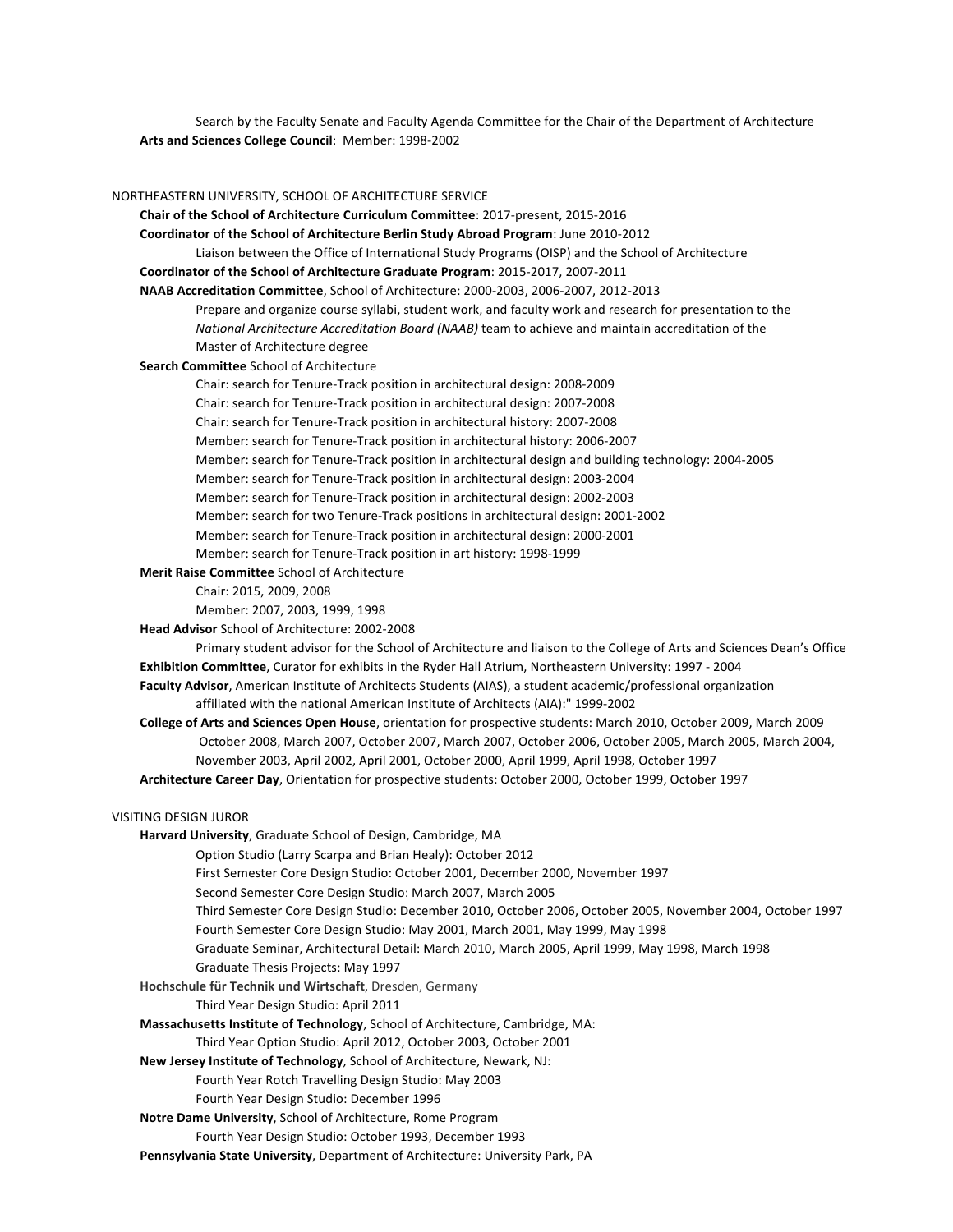Thesis Design Studio Final Two-Day Comprehensive Critique: May 2000 Perkins + Will, Architects, LLC, Boston office: Global Inter-office Design Competition Mixed-use Development on the Delaware River, Philadelphia, PA: October 2013 **Rensselaer Polytechnic Institute**, School of Architecture, Rome Program Crypta Balbi Design Competition: November 1993 **Rhode Island School of Design**, School of Architecture, Providence, RI Housing Design Studio: December 2003 **Building Construction Analysis: December 1999** Second Year Design Studio: May 2010, May 1999, May 1998, November 1997 **Roger Williams University**, School of Architecture, Bristol, RI Option Studio (Bob Miklos): March 2017, November 2014, October 2012 Thesis Design Studio: December 2014, May 2012, May 2005, May 2002, March 2002, May 2001 Fourth Year Design Studio: December 2001 Second Year Design Studio: May 2003, August 2001 **Syracuse University**, School of Architecture, Syracuse, NY Fifth Year Design Studio: October 2005 Fourth Year Design Studio, Florence Program: December 1993, October 1993 Third Year Design Studio: April 1992 Temple University, School of Architecture, Philadelphia, PA Third Year Design Studio: March 1994, March 1992 **University of Arkansas**, School of Architecture, Fayetteville, AR Community Design Center Fifth-Year Design Studio: April 2004 Fourth + Fifth-Year Vertical Design Studio: April 2004 University of the Arts, Department of Architecture, Philadelphia, PA Second Year Design Studio: December 1992 **University of Minnesota**, School of Architecture, Milwaukee, MN Fourth Year Design Studio: February 1992 **University of Pennsylvania**, School of Architecture, Philadelphia, PA Graduate Thesis Design Projects: May 1995 Second Semester Graduate Studio: April 1994 **University of North Carolina**, School of Architecture, Charlotte, NC Second Year Design Studio: March 1995, May 1994, May 1993 **University of Texas**, School of Architecture, Austin, TX Fourth Year Design Studio: March 1992 **University of Virginia**, School of Architecture, Charlottesville, VA Third Year Design Studio: April 2002, April 2001 **Yale University**, School of Architecture, New Haven, CT Graduate Building Technology and Detail Seminar: May 2005

# **PROFESSIONAL MEMBERSHIP AND SERVICE**

#### INTERNATIONAL SERVICE

American Academy in Berlin, Berlin, Germany, Evaluator for Fellowship Proposals: 2012, 2013

## **NATIONAL SERVICE**

Association of Collegiate Schools of Architecture, Washington, DC, Evaluator for Paper Proposals: October 2012 **Rotch Travelling Scholarship**, Boston, MA: the first architecture traveling scholarship in America, founded in 1883 Rotch Travelling Scholarship Committee member: 2003-2006 Secretary of the Committee: 2007-present

**National Architectural Accreditation Board** (NAAB), Visiting Team Member: Four day review of accreditation compliance The Pennsylvania Sate University, School of Architecture: February 2005

**American Institute of Architects** (AIA), Washington, DC: Member: 1999-present

**National Council of Architectural Registration Board (NCARB), Washington, DC: 1987-present** 

Registered Architect: States of current registration: Illinois, Massachusetts, New Jersey, New York, Pennsylvania